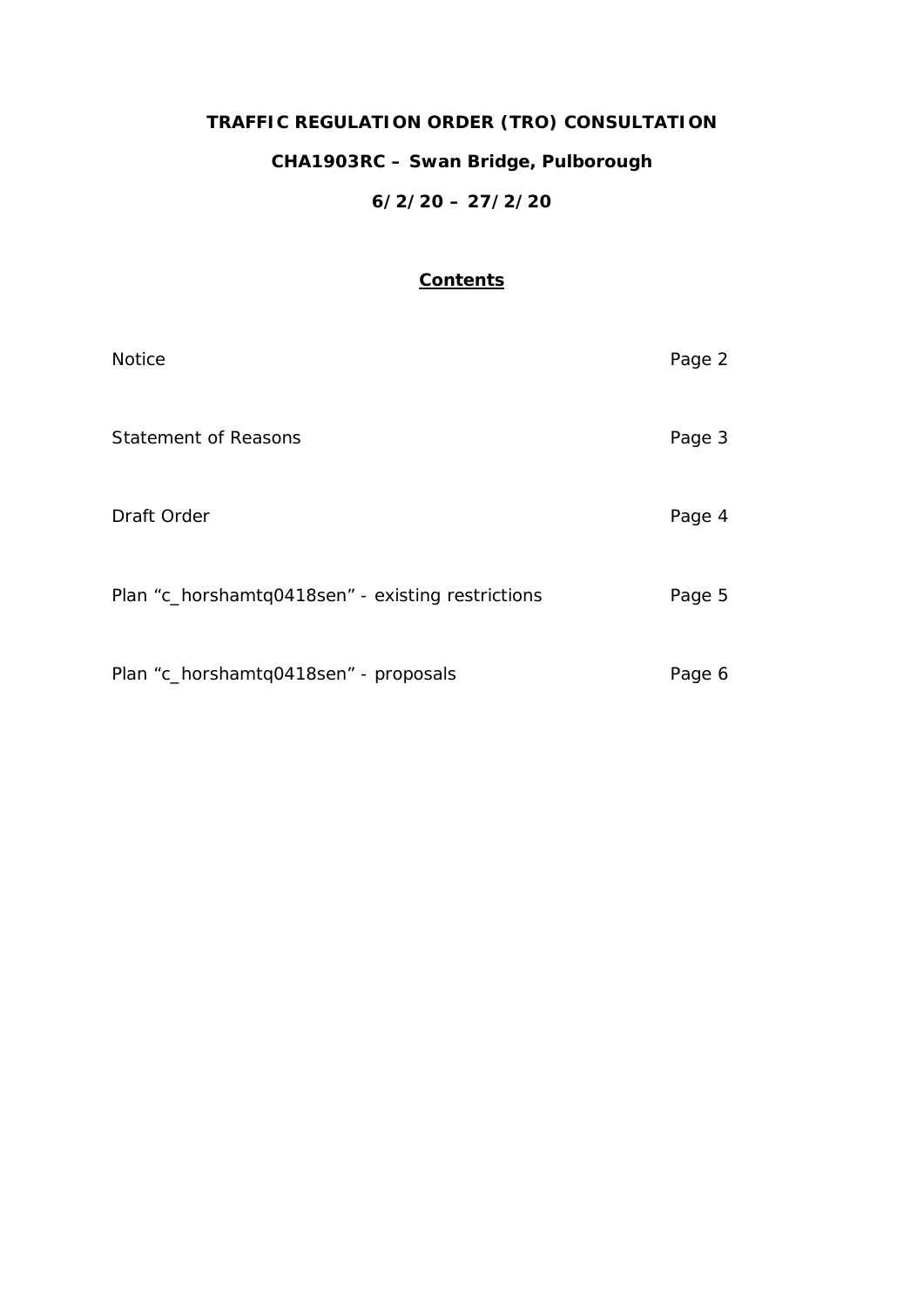#### **WEST SUSSEX COUNTY COUNCIL ((HORSHAM DISTRICT) (PARKING PLACES AND TRAFFIC REGULATION) (CONSOLIDATION NO. 2) ORDER 2006) (SWAN BRIDGE AMENDMENT) ORDER 202\***

**NOTICE** is hereby given that West Sussex County Council propose to make a permanent Order under the provisions of the Road Traffic Regulation Act 1984, the effect of which will be to introduce lengths of prohibition of waiting at any time (double yellow lines) at the entrance to the parking area on Swan Bridge and a 4 hour limited waiting restriction on the Swan Bridge parking area

Full details of the proposals in this Notice can be viewed on our website [www.westsussex.gov.uk/tro.](http://www.westsussex.gov.uk/tro) The website includes a response form for comments or objections.

The documents may be inspected at West Sussex County Council, County Hall, Chichester during normal office hours, and at the Horsham Public Library, Lower Tanbridge Way, Horsham during normal library opening hours.

Any objections or comments about these proposals must be received by 27 February 2020. These may be sent via the response form on the website, in writing to: TRO Team, West Sussex County Council, The Grange, Tower Street, Chichester, PO19 1RH; or by e-mail to: [tro.team@westsussex.gov.uk.](mailto:tro.team@westsussex.gov.uk) Library staff will NOT be in a position to answer questions on the proposal and all correspondence should be addressed to the undersigned, quoting the reference TRO/CHA1903/RC. Only correspondence including a full name and address will be considered.

Dated this 6<sup>th</sup> February 2020

Director of Law & Assurance County Hall **Chichester**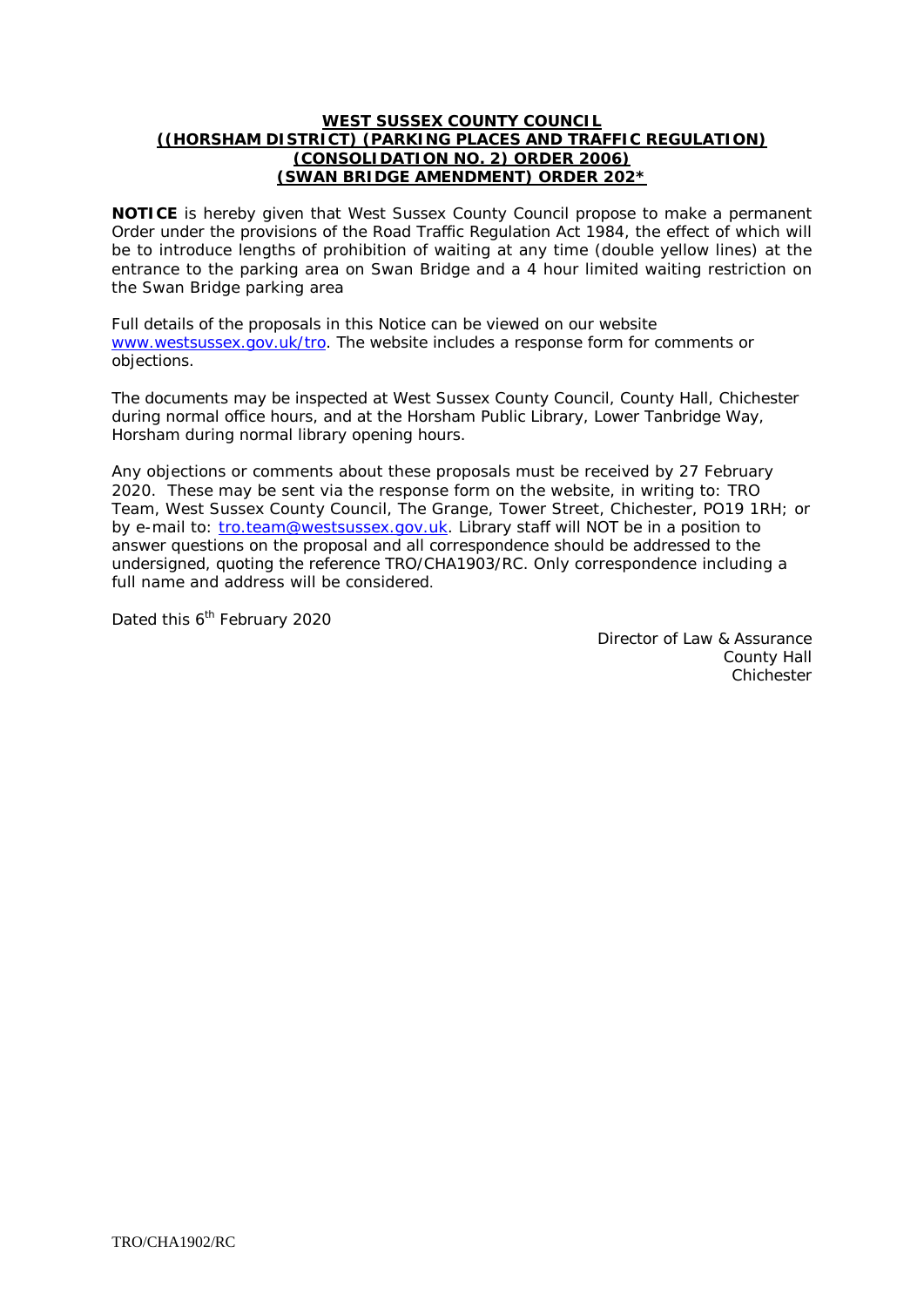### **WEST SUSSEX COUNTY COUNCIL ((HORSHAM DISTRICT) (PARKING PLACES AND TRAFFIC REGULATION) (CONSOLIDATION NO. 2) ORDER 2006) (SWAN BRIDGE AMENDMENT) ORDER 202\***

## **STATEMENT OF REASONS FOR PROPOSING TO MAKE THE ORDER**

The County Council in exercise of their powers under the Road Traffic Regulation Act 1984, propose to introduce a permanent Order the effect of which will be to introduce lengths of prohibition of waiting at any time (double yellow lines) at the entrance to the parking area on Swan Bridge and a 4 hour limited waiting restriction on the Swan Bridge parking area

Swan Bridge provides a small short term parking facility on the east side of London Road south of the River Arun on the approach to Pulborough. Over time the parking facility has being utilised more by vehicles using it to park all day and, incidences of vehicles parking so as to obstruct access and egress for other vehicles. This means there is a lack of short term parking provision for visitors to the town. The Chanctonbury County Local Committee approved progression of a Traffic Order to resolve this issue.

It is proposed to install double yellow lines to keep the entrance to the parking area free from obstruction and ensure vehicles can access safely. A 4 hour limited waiting restriction will apply to the remainder of the parking area to restore the car parking area to a short term facility and allow for a reasonable churn of vehicles

This Order is proposed for preserving or improving the amenities of the area through which the road runs and avoiding danger to persons or traffic using the road, for preventing damage to the road, and to facilitate the passage on the road of any class of traffic.

Plan No. TQ0418SEN

shows the length of road, which is the subject of the proposed Order.

Director of Law & Assurance County Hall Chichester

February 2020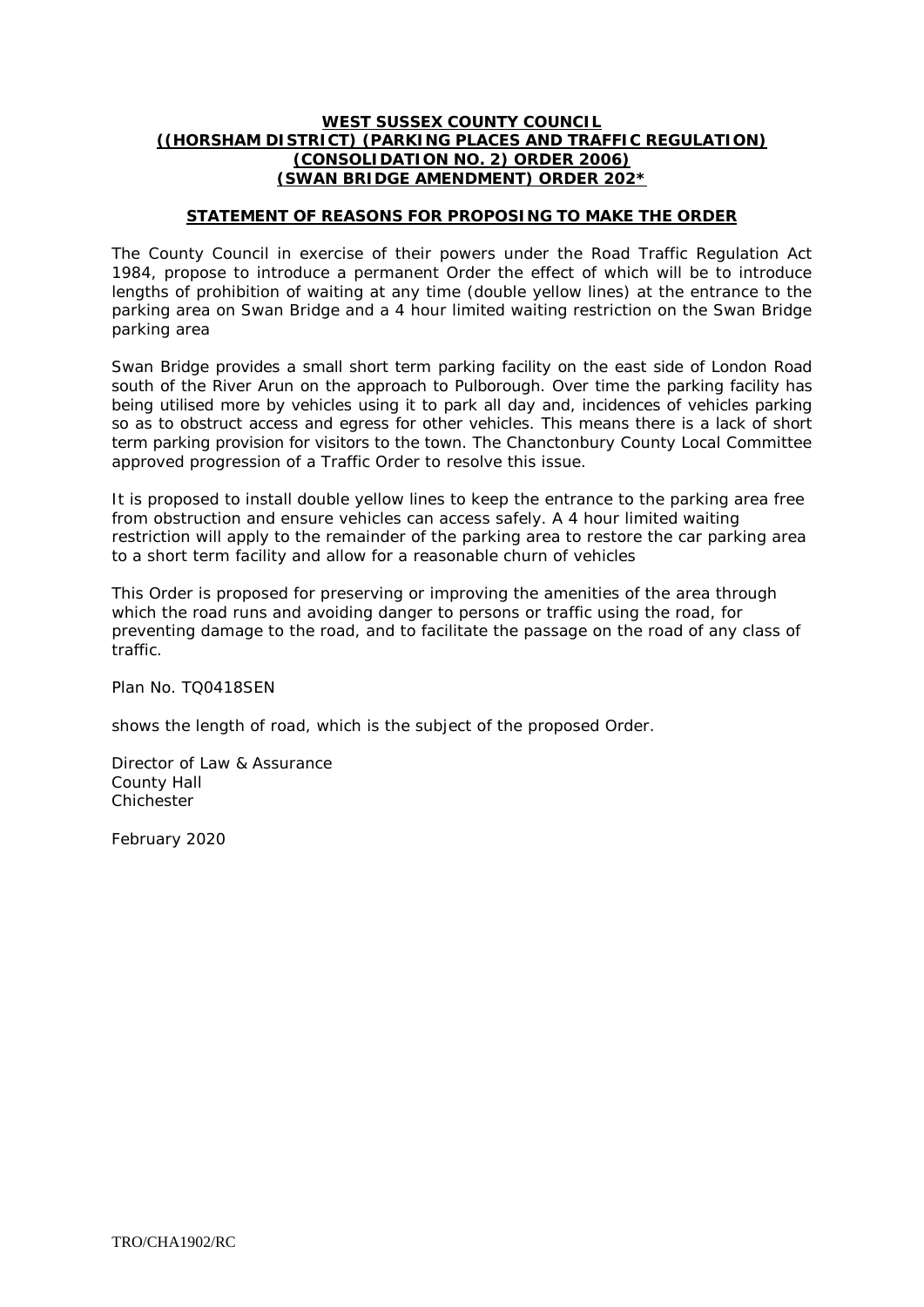### **WEST SUSSEX COUNTY COUNCIL ((HORSHAM DISTRICT) (PARKING PLACES AND TRAFFIC REGULATION) (CONSOLIDATION NO. 2) ORDER 2006) (SWAN BRIDGE AMENDMENT) ORDER 202\***

West Sussex County Council in exercise of their powers under Sections 1 (1) 2 (1) and (2), 4 (2), 45, 46, 49 and 53 and Part IV of Schedule 9 of the Road Traffic Regulation Act 1984 "the Act" as amended and of all other enabling powers and after consultation with the chief officer of police in accordance with Part III of Schedule 9 to the Act hereby make the following Order:-

- 1. This Order shall come into operation on the X day of X 2020 and may be cited as "West Sussex County Council ((Horsham District) (Parking Places and Traffic Regulation) (Consolidation No. 2) Order 2006) (Swan Bridge Amendment) Order 2020."
- 2. The "West Sussex County Council (Horsham District) (Parking Places and Traffic Regulation) (Consolidation No.2) Order 2006" is hereby amended by the insertion into it of the plan attached in the First Schedule to this Order.

#### **FIRST SCHEDULE Plan to be inserted (as attached)**

TQ0418SEN (Sheet Issue No. 1)

| The COMMON SEAL of WEST SUSSEX<br>COUNTY COUNCIL was hereto affixed |        |        |
|---------------------------------------------------------------------|--------|--------|
| the<br>in the presence of                                           | day of | (L.S.) |
| Authorised Signatory                                                |        |        |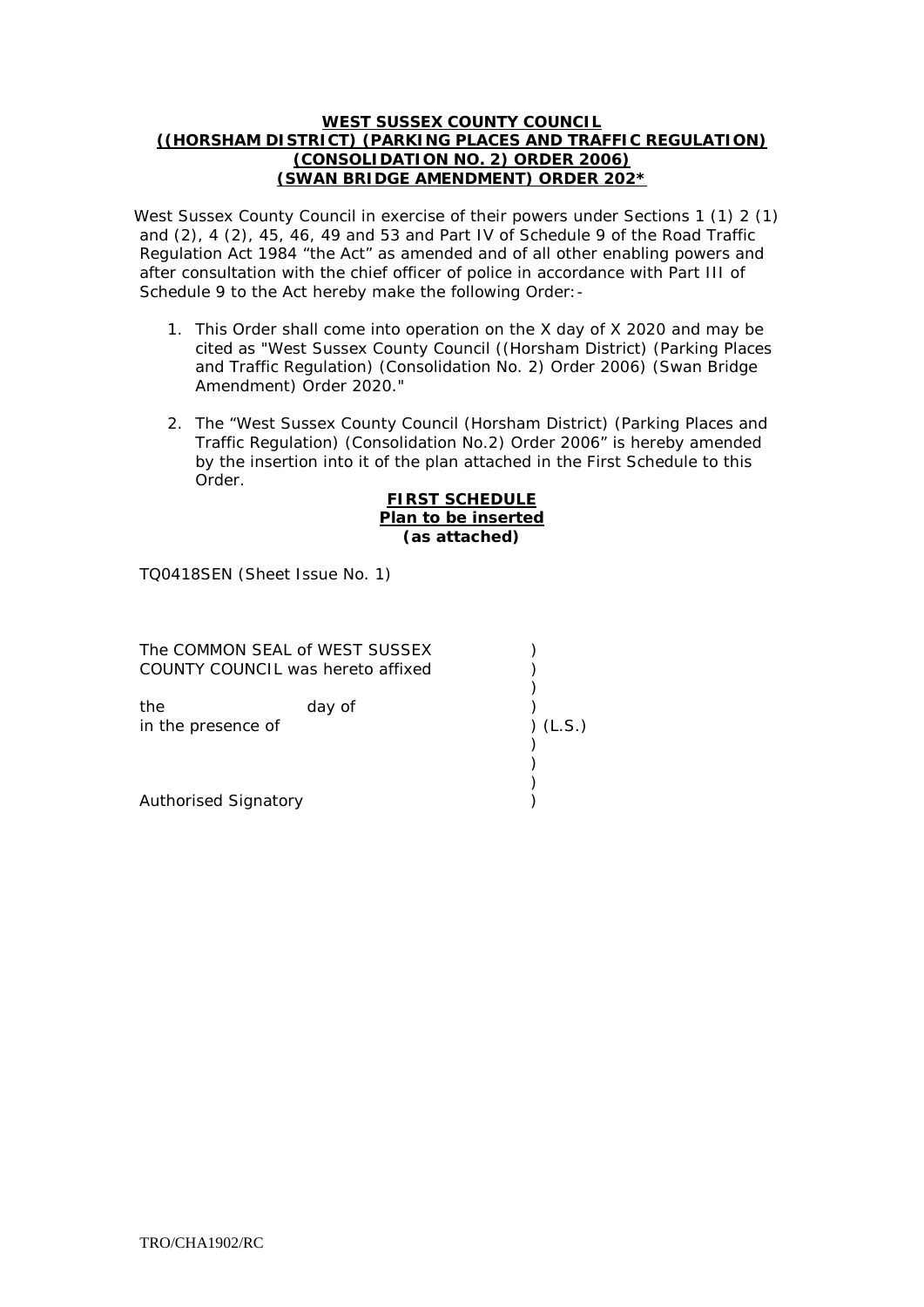|                                        | □                          |                                                                                                                                                                                                                                   |                 |
|----------------------------------------|----------------------------|-----------------------------------------------------------------------------------------------------------------------------------------------------------------------------------------------------------------------------------|-----------------|
| $\bigcap$                              | Pppg<br>Posts              |                                                                                                                                                                                                                                   |                 |
|                                        | Sta                        |                                                                                                                                                                                                                                   |                 |
| Swan Bridge                            |                            |                                                                                                                                                                                                                                   |                 |
|                                        | Pulborough Bridge          |                                                                                                                                                                                                                                   |                 |
|                                        |                            |                                                                                                                                                                                                                                   |                 |
|                                        |                            |                                                                                                                                                                                                                                   |                 |
|                                        |                            |                                                                                                                                                                                                                                   |                 |
|                                        |                            |                                                                                                                                                                                                                                   |                 |
|                                        |                            |                                                                                                                                                                                                                                   |                 |
|                                        |                            |                                                                                                                                                                                                                                   |                 |
|                                        |                            |                                                                                                                                                                                                                                   |                 |
|                                        |                            |                                                                                                                                                                                                                                   |                 |
|                                        |                            |                                                                                                                                                                                                                                   |                 |
|                                        |                            |                                                                                                                                                                                                                                   |                 |
|                                        |                            |                                                                                                                                                                                                                                   |                 |
|                                        |                            |                                                                                                                                                                                                                                   |                 |
|                                        |                            |                                                                                                                                                                                                                                   |                 |
|                                        |                            |                                                                                                                                                                                                                                   |                 |
|                                        |                            |                                                                                                                                                                                                                                   |                 |
|                                        |                            |                                                                                                                                                                                                                                   |                 |
|                                        |                            |                                                                                                                                                                                                                                   |                 |
|                                        |                            |                                                                                                                                                                                                                                   |                 |
|                                        |                            |                                                                                                                                                                                                                                   |                 |
|                                        |                            |                                                                                                                                                                                                                                   |                 |
|                                        |                            |                                                                                                                                                                                                                                   |                 |
|                                        |                            |                                                                                                                                                                                                                                   |                 |
|                                        |                            |                                                                                                                                                                                                                                   |                 |
|                                        |                            |                                                                                                                                                                                                                                   |                 |
|                                        |                            |                                                                                                                                                                                                                                   |                 |
|                                        |                            |                                                                                                                                                                                                                                   |                 |
|                                        |                            |                                                                                                                                                                                                                                   |                 |
|                                        |                            |                                                                                                                                                                                                                                   |                 |
|                                        |                            |                                                                                                                                                                                                                                   |                 |
|                                        |                            |                                                                                                                                                                                                                                   |                 |
|                                        |                            |                                                                                                                                                                                                                                   |                 |
|                                        |                            |                                                                                                                                                                                                                                   |                 |
|                                        |                            |                                                                                                                                                                                                                                   |                 |
|                                        |                            |                                                                                                                                                                                                                                   |                 |
|                                        |                            |                                                                                                                                                                                                                                   |                 |
|                                        |                            |                                                                                                                                                                                                                                   |                 |
|                                        | West Sussex County Council |                                                                                                                                                                                                                                   | TILE            |
| west                                   | Highways & Transport       | HORSHAM DISTRICT: COLDWALTHAM                                                                                                                                                                                                     |                 |
|                                        | The Grange                 |                                                                                                                                                                                                                                   |                 |
|                                        | <b>Tower Street</b>        |                                                                                                                                                                                                                                   | 04              |
|                                        | Chichester                 | NO EXISTING WAITING RESTRICTIONS                                                                                                                                                                                                  |                 |
| <b>Sussex<br/> county<br/> council</b> | <b>West Sussex</b>         |                                                                                                                                                                                                                                   | <b>SHEET IS</b> |
|                                        | <b>PO19 1RH</b>            |                                                                                                                                                                                                                                   |                 |
|                                        |                            | Reproduced from or based upon 2020 Ordnance Survey mapping with permission of the Controller of HMSO (c) Crown Copyright reserved.<br>Unauthorised reproduction infringes Crown copyright and may lead to prosecution or civil pr | <b>SHEET AO</b> |
|                                        |                            |                                                                                                                                                                                                                                   |                 |